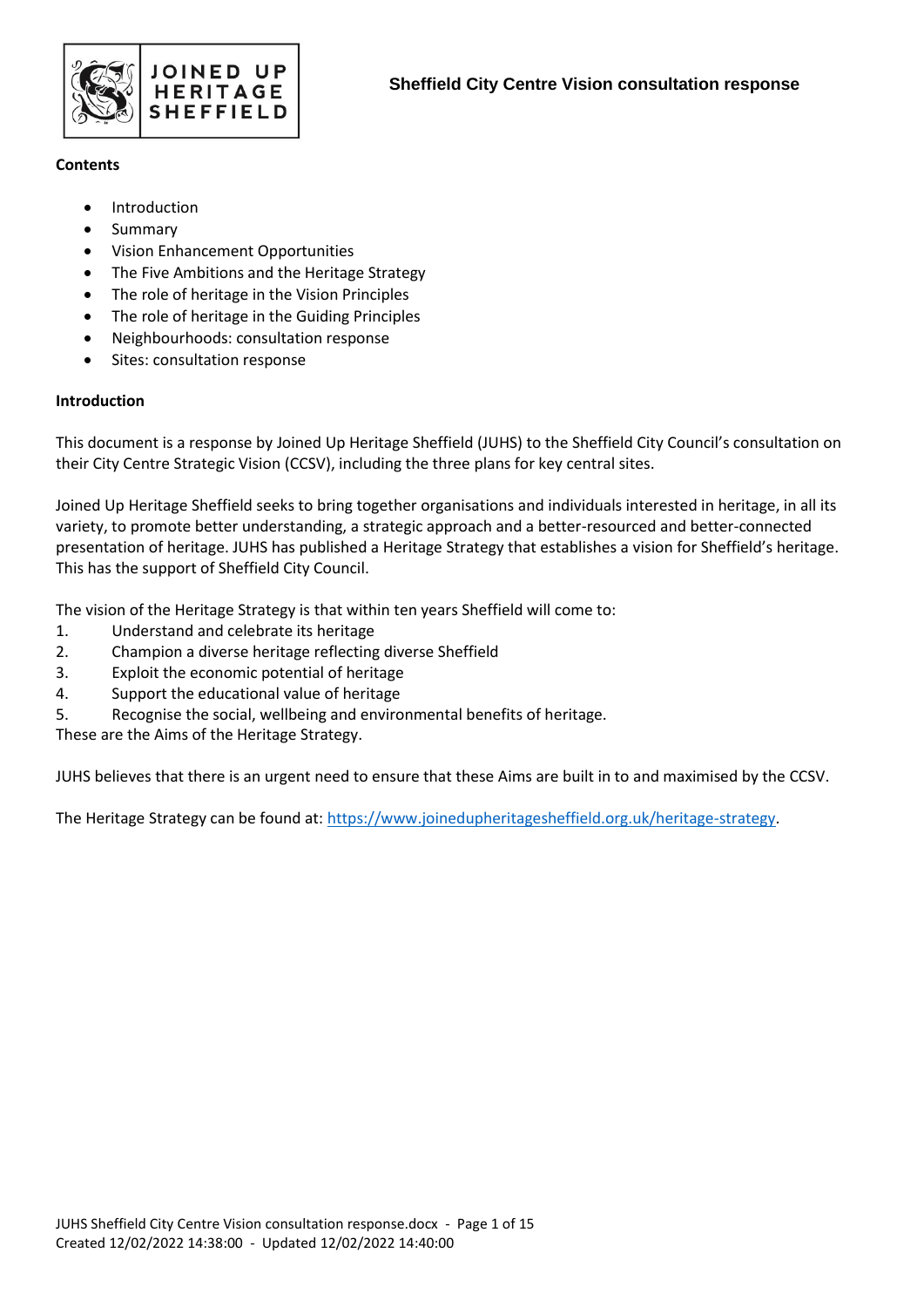## **Summary**

The CCSV represents a much-needed start on ensuring that the City Centre stays relevant to the needs and aspirations of Sheffield people. It draws together existing initiatives, firms up the main areas for new homes, and recognises the value of Sheffield's unique heritage. It establishes a number of important Principles and Ambitions with potential to improve the City Centre as a place to live, work, relax and invest. It addresses the question of how a large number of additional residents can be accommodated, and pays welcome attention to the need for a liveable environment, mixed communities and housing types, local facilities and distinctive identity.

The CCSV now needs to expand and clarify the thinking on heritage, expanding it well beyond the limited scope of industry, focusing on the total historic environment rather than a few prominent buildings, greatly improving the detail of its Neighbourhood characterisations, and recognising the importance of the many Conservation Areas that cover much of the City Centre. This is essential to delivering the wide range of substantial benefits that heritage can bring to the economy, health and wellbeing, and the environment.

The Council is a supporter of the aims and intentions of the Heritage Strategy, and a member of the Heritage Partnership with representation on the Board. Before the CCSV can be considered a working document that truly reflects the needs and aspirations of the city, it needs to integrate all the Aims of the Heritage Strategy into its Principles and Ambitions and show how these will be delivered. It must also set out a positive strategy for the conservation and enjoyment of the historic environment, and show a clear understanding of how this will be used to stimulate and strengthen the economy, ensure inclusivity, reduce and conserve carbon, and improve health and wellbeing.

The Heritage Strategy aligns strongly with the Ambitions of the CCSV, and heritage has a significant role in delivering the vision in accordance with the CCSV's Vision and Guiding Principles. All these are analysed in the relevant sections below.

Overall, heritage offers a set of unparalleled opportunities, and the CCSV would be greatly improved by embracing these in full:

- Ensure that heritage and its benefits are enjoyed in full now and guaranteed for future generations by fulfilling statutory and policy requirements – by creating a positive strategy for heritage as required by the National Planning Policy Framework, and protecting the City Centre's 8 Conservation Areas;
- Maximise benefits by expanding the vision for heritage to the whole historic environment through a much better-informed appreciation of Sheffield history and heritage and better characterisation of neighbourhoods;
- Put building re-use, retrofitting and conserving embodied carbon at the forefront of tackling the climate emergency – adopting a "re-use first" strategy and developing marketable skills and technologies;
- Deploy Sheffield's history and heritage as a strategic force in the local economy and to bring businesses and visitors to the city – using heritage to attract the most creative and product businesses, grow an innovative heritage business sector and underpin a thriving visitor economy, to ensure that Sheffield receives its full share of both the £2.4bn GVA contributed annually to the economy of Yorkshire and the Humber by the heritage sector, and the £1bn spent in the wider economy by heritage tourists;
- Unlock additional human resources and funding through collaboration with the voluntary sector, local and national expert organisations and grant awarding bodies – making best use of local and national knowledge and expertise;
- Make Sheffield a Learning City with the City Centre a place and resource for learning a key element of previous City Centre Masterplans;
- Use all available resources to deliver health and wellbeing for all, including heritage, culture, open space and the green and blue environment – and their contribution to the NHS' Five Ways to Wellbeing.

These are analysed more fully in the **Vision Enhancement Opportunities** section below.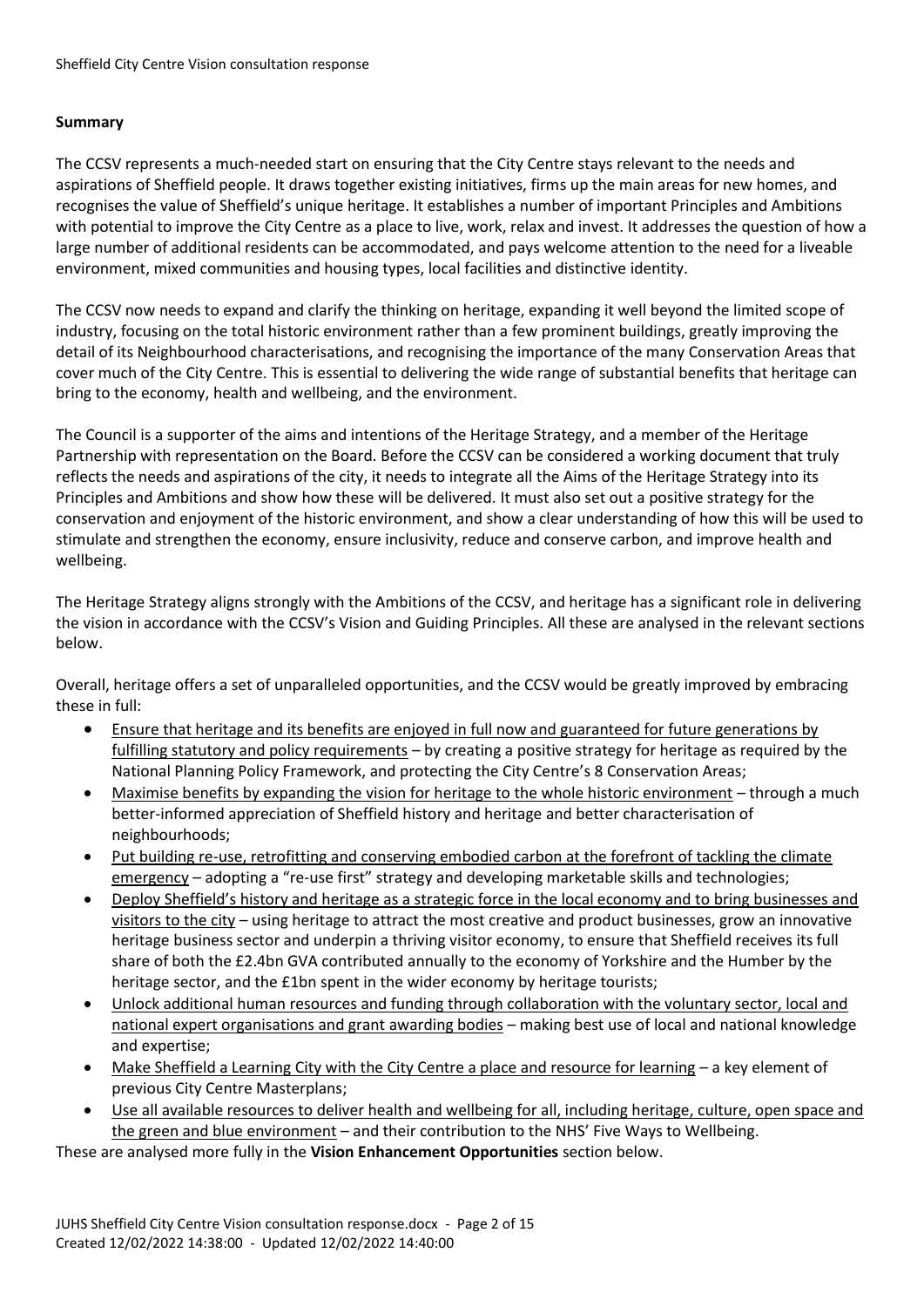#### **Summary** - *continued*

While the CCSV is a positive starting point, there are many omissions and improvement areas:

- The Heritage Strategy, which the Council has endorsed, is not mentioned, and does not appear to have informed the CCSV, despite obvious synergies;
- There is scant recognition of the economic potential of heritage, which is mainly limited to its role in tourism;
- There are occasional references to the need for building re-use and retrofitting, but it is not clearly understood just how dominant this will need to be in tackling climate change and how large a contribution is made by conserving embodied carbon;
- Consideration of heritage is largely restricted to Sheffield's industrial heritage, with a brief mention of football. "Iconic" buildings are seen in isolation, rather than as part of the total historic environment, and there are notable absences, such as the Old Town Hall;
- The City Centre's 8 Conservation Areas are not mentioned, and there appears to be no awareness either of the substantial benefits that they bring or of the Council's statutory duties regarding them, including in proposals such as the CCSV;
- Neighbourhood characterisation needs to have significantly more detail, and more attention to heritage value, especially regarding building heights, which are extremely vague. This should be done by updating the already very comprehensive Urban Design Compendium;
- Continuity needs to be restored with the previous City Centre Plan of 2018. It is hard to see how the CCSV represents a step forward from that;
- The focus on the Outdoor City carries the risk that presenting it as a brand becomes a priority over the benefits that it delivers. It should be part of a portfolio of approaches;
- Areas for residential growth are identified, and important principles laid down. It is vital that density is not delivered through unfettered high-rise building, that clear and deliverable plans for creating mixed, wellconnected communities with their own facilities are followed through, and that clear design policies are enforced to ensure character is not diluted;
- The relationship between the Vision Principles and the Guiding Principles is unclear. There is duplication, and no clear distinction between the vision of what Sheffield wants to be and how it achieves that vision;
- The funding of projects in Castlegate is a major achievement, but a vision for Castlegate needs to be presented that extends beyond the delivery of these;
- Future High Streets extends Sheffield's superb track record on public realm, builds on an already strong cultural and events offer, and begins the work of re-activating underused assets. A vision is now needed for how these improvements will be spread into High Street itself, and how to realise the potential of the area's side streets;
- The challenges and benefits of the three options for John Lewis are not presented fairly, and are potentially misleading. In particular, the removal of asbestos is cited as a challenge only for retention, when it applies equally to the two demolition options; and the demolition options are wrongly presented as having a lower carbon cost, ignoring the carbon cost of providing space for replacement economic activity elsewhere.

These need to be resolved if the CCSV is to be made fit for purpose. As it stands, the document falls far short of the standard of analysis, detail and deliverables laid out in the City Centre Plan of 2018. Without these, it does not spell out a compelling vision, and cannot realistically be seen as strategic.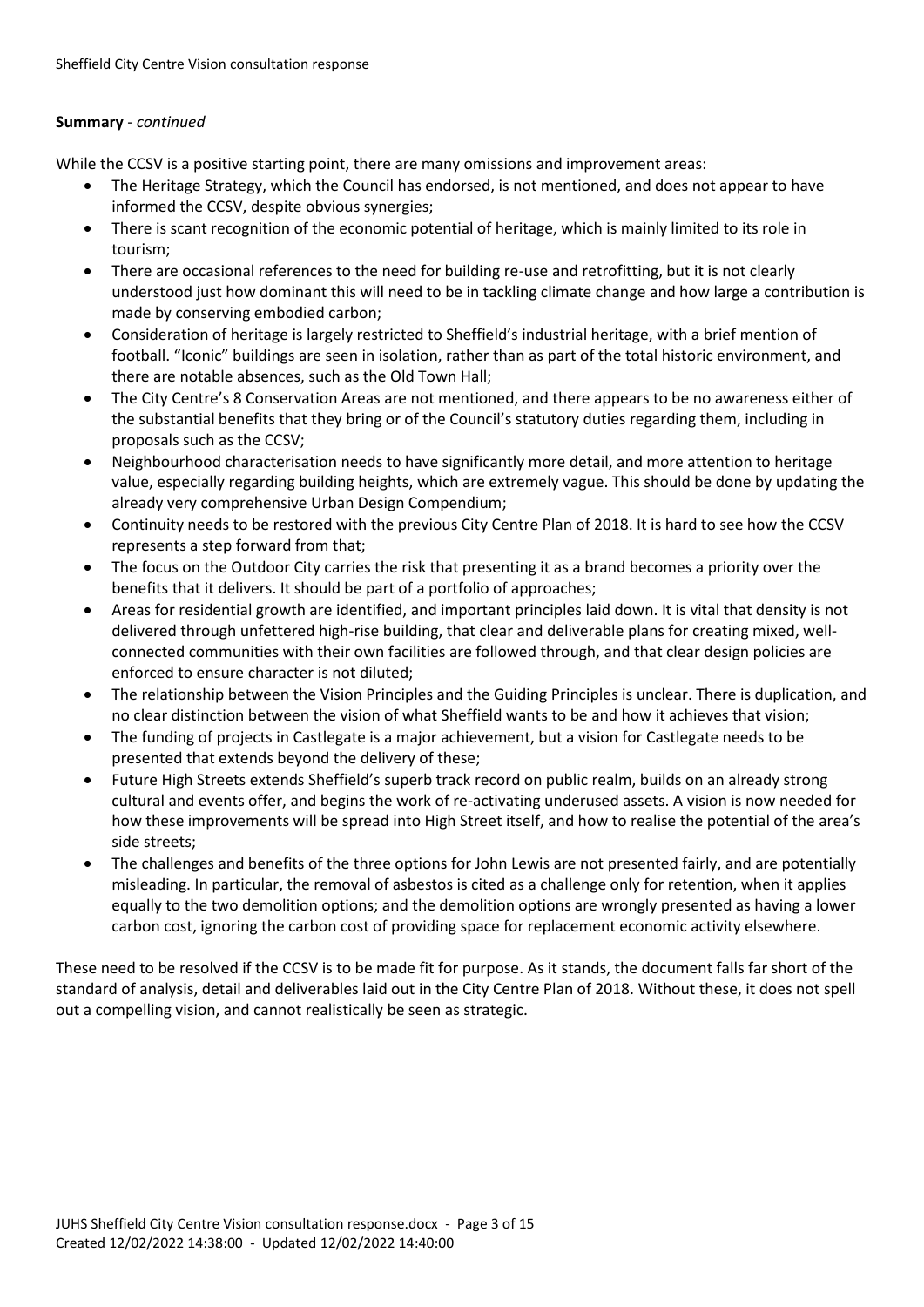## **Vision Enhancement Opportunities**

The historic environment offers a set of unparalleled opportunities, and the CCSV would be greatly improved by embracing these in full.

| <b>Opportunities</b>                                                                                                                                          | <b>Next steps</b>                                                                                                                                                                                                                                                                                                                                                                                                                                                                                                                        |
|---------------------------------------------------------------------------------------------------------------------------------------------------------------|------------------------------------------------------------------------------------------------------------------------------------------------------------------------------------------------------------------------------------------------------------------------------------------------------------------------------------------------------------------------------------------------------------------------------------------------------------------------------------------------------------------------------------------|
| Ensure that heritage and its benefits are<br>enjoyed in full now and guaranteed for<br>future generations by fulfilling statutory<br>and policy requirements. | Set out a positive strategy for the conservation and enjoyment of the historic<br>environment, to realise its wider social, cultural, economic and environmental<br>benefits and contribution to the character of place.<br>N.B. This is required to comply with the National Planning Policy Framework<br>paragraph 190.<br>Commit to ensuring that:<br>All proposals give priority to the preservation of listed buildings and their<br>settings;<br>All proposals give priority to preserving the historic character and<br>$\bullet$ |
|                                                                                                                                                               | appearance of Conservation Areas;<br>All appropriation, disposal and development of Council land gives priority to<br>$\bullet$<br>preserving any features of special architectural or historic interest.<br>N.B. This is required to comply with the Planning (Listed Buildings and<br>Conservation Areas) Act 1990 s66 and s72.                                                                                                                                                                                                        |
| Maximise benefits by expanding the vision<br>for heritage to the whole historic<br>environment.                                                               | Using local knowledge obtained from the voluntary sector and the public, extend<br>the focus of the vision beyond industry, football and "iconic" structures to<br>incorporate all aspects of Sheffield's heritage, including physical and intangible<br>assets and all structures that illustrate Sheffield life and culture, regardless of<br>status.                                                                                                                                                                                  |
|                                                                                                                                                               | Create complete characterisations for each of the 22 neighbourhoods, including<br>the character and significance of the historic environment, by updating and<br>formally adopting as policy the Urban Design Compendium, with clear and<br>detailed requirements for building design, form, style, height and materiality.<br>Update the appraisal and management plans for the 8 City Centre Conservation<br>Areas and incorporate these into the neighbourhood characterisations and                                                  |
|                                                                                                                                                               | design parameters.<br>Bring forward proposals for new Conservation Areas, including Castlegate and<br>the Portobello/West Street/Devonshire area (incorporating the Devonshire<br>Green and Portobello Areas of Special Character).<br>Refine proposals for open space creation or improvement to acknowledge and                                                                                                                                                                                                                        |
|                                                                                                                                                               | maximise the contribution of the structures that delineate the space.<br>Review the potential for the Cathedral neighbourhood to accommodate a                                                                                                                                                                                                                                                                                                                                                                                           |
|                                                                                                                                                               | concentration of small independent upmarket retailers, based on similar areas in<br>other cities with high densities of historic domestic buildings.                                                                                                                                                                                                                                                                                                                                                                                     |
|                                                                                                                                                               | Update the characterisation of the Castlegate neighbourhood to reflect the<br>importance and centrality of the Old Town Hall.                                                                                                                                                                                                                                                                                                                                                                                                            |
|                                                                                                                                                               | Bring forward proposals for further improvements to the Future High Streets<br>area, including improvements to High Street and side streets, design guidance<br>for distinctive shopfronts, and the reinstatement of shopfront canopies.                                                                                                                                                                                                                                                                                                 |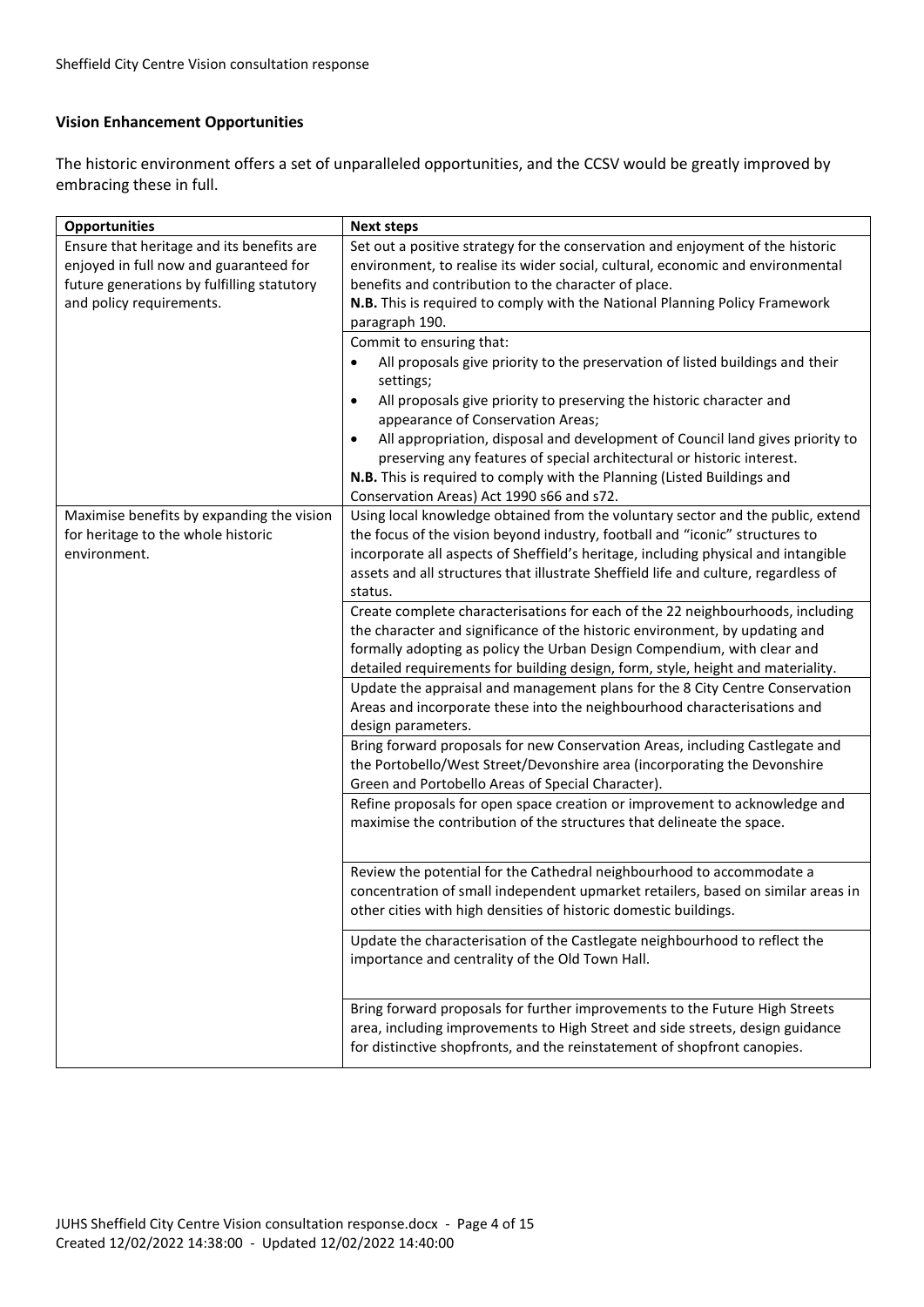## **Vision Enhancement Opportunities** - *continued*

| <b>Opportunities</b>                          | <b>Next steps</b>                                                                                                                                           |
|-----------------------------------------------|-------------------------------------------------------------------------------------------------------------------------------------------------------------|
| Put building re-use, retrofitting and         | Adopt a "re-use first" policy for all buildings, to maximise the conservation of                                                                            |
| conserving embodied carbon at the             | embodied carbon, minimise the carbon cost of new build, and prioritise short-                                                                               |
| forefront of tackling the climate             | term carbon savings to meet the immediate crisis.                                                                                                           |
| emergency.                                    | Develop a retrofitting and conservation skills and technology strategy:                                                                                     |
|                                               | Train local resources and evolve the next generation of technical solutions<br>$\bullet$                                                                    |
|                                               | to meet the city's needs and serve growing external markets;                                                                                                |
|                                               | Create and maintain a retrofitting and conservation supplier directory;<br>$\bullet$                                                                        |
|                                               | Audit the city's building stock to quantify the requirements to bring to an<br>٠                                                                            |
|                                               | appropriate standard;                                                                                                                                       |
|                                               | Build capacity through startups, diversification and community initiatives.<br>$\bullet$                                                                    |
|                                               | Require proposals for demolition to use fair comparisons with building re-use of:                                                                           |
|                                               | Whole-of-life carbon cost including re-provision of space elsewhere;                                                                                        |
|                                               | Cost and impact of removing hazardous materials (e.g. asbestos);<br>٠                                                                                       |
|                                               | Wider economic and social benefits of conserving historic character.                                                                                        |
|                                               | Compile a list of opportunities to bring vacant or underused historic buildings,                                                                            |
|                                               | especially those at risk, into full use, and encourage owners to bring forward and                                                                          |
|                                               | deliver proposals consistent with their conservation.                                                                                                       |
|                                               | Update and publicise the assessment of the options for John Lewis, including the                                                                            |
|                                               | need for asbestos removal in all options and the carbon cost of providing                                                                                   |
|                                               | alternative space for the options involving demolition.                                                                                                     |
| Deploy Sheffield's history and heritage as    | Develop a strategy for business relocation and startup in collaboration with the                                                                            |
| a strategic force in the local economy and    | business community to use the historic environment as an attractor:                                                                                         |
| to bring businesses and visitors to the city. | Carry out research into how existing businesses' locations have been or will<br>$\bullet$                                                                   |
|                                               | be guided by heritage and identity, and the impact that a historic building or<br>neighbourhood identity has had on their business and how it is perceived; |
|                                               | Identify case studies of business relocation to or startup in historic buildings;<br>٠                                                                      |
|                                               | Build a profile of the number and types of businesses needed to serve the<br>٠                                                                              |
|                                               | additional residential communities, provide the diversified City Centre uses,                                                                               |
|                                               | increase productivity and the density of creatives and independents;                                                                                        |
|                                               | Create and deploy business relocation and startup marketing showcasing<br>٠                                                                                 |
|                                               | the historic environment, citing case studies and existing business                                                                                         |
|                                               | experiences, with a target of attracting more and better businesses.                                                                                        |
|                                               | Develop a strategy for growing the heritage business sector, including                                                                                      |
|                                               | construction, architecture, engineering, conservation, marketing, events and                                                                                |
|                                               | historic collection management, with targets for share of regional/national GVA.                                                                            |
|                                               | Develop a strategy for the visitor economy, building on our strong cultural offer:                                                                          |
|                                               | Identify key narratives from the city's history, people and culture to create a                                                                             |
|                                               | coherent set of city identities complementary to the Outdoor City brand;                                                                                    |
|                                               | Gather data on visitors' reasons for coming to Sheffield (including historic<br>$\bullet$                                                                   |
|                                               | character, festivals such as Heritage Open Days, as well as specific events or                                                                              |
|                                               | destinations), their perception of city identity, and their response to                                                                                     |
|                                               | suggested key narratives;                                                                                                                                   |
|                                               | Research how other cities use heritage and culture to attract visitors and<br>$\bullet$                                                                     |
|                                               | quantify visitor spending in the wider economy;                                                                                                             |
|                                               | Collaborate with the business and voluntary sectors to set up, maintain and<br>$\bullet$                                                                    |
|                                               | staff a physical Visitor Information Centre;                                                                                                                |
|                                               | Identify existing heritage and cultural resources within and beyond the City<br>$\bullet$                                                                   |
|                                               | Centre such as trails, tours, courses, community-based venues or hands-on                                                                                   |
|                                               | experiences and collate these into a single platform for visitors;                                                                                          |
|                                               | Explore the scope for co-operative marketing across the City Region.<br>$\bullet$                                                                           |
|                                               |                                                                                                                                                             |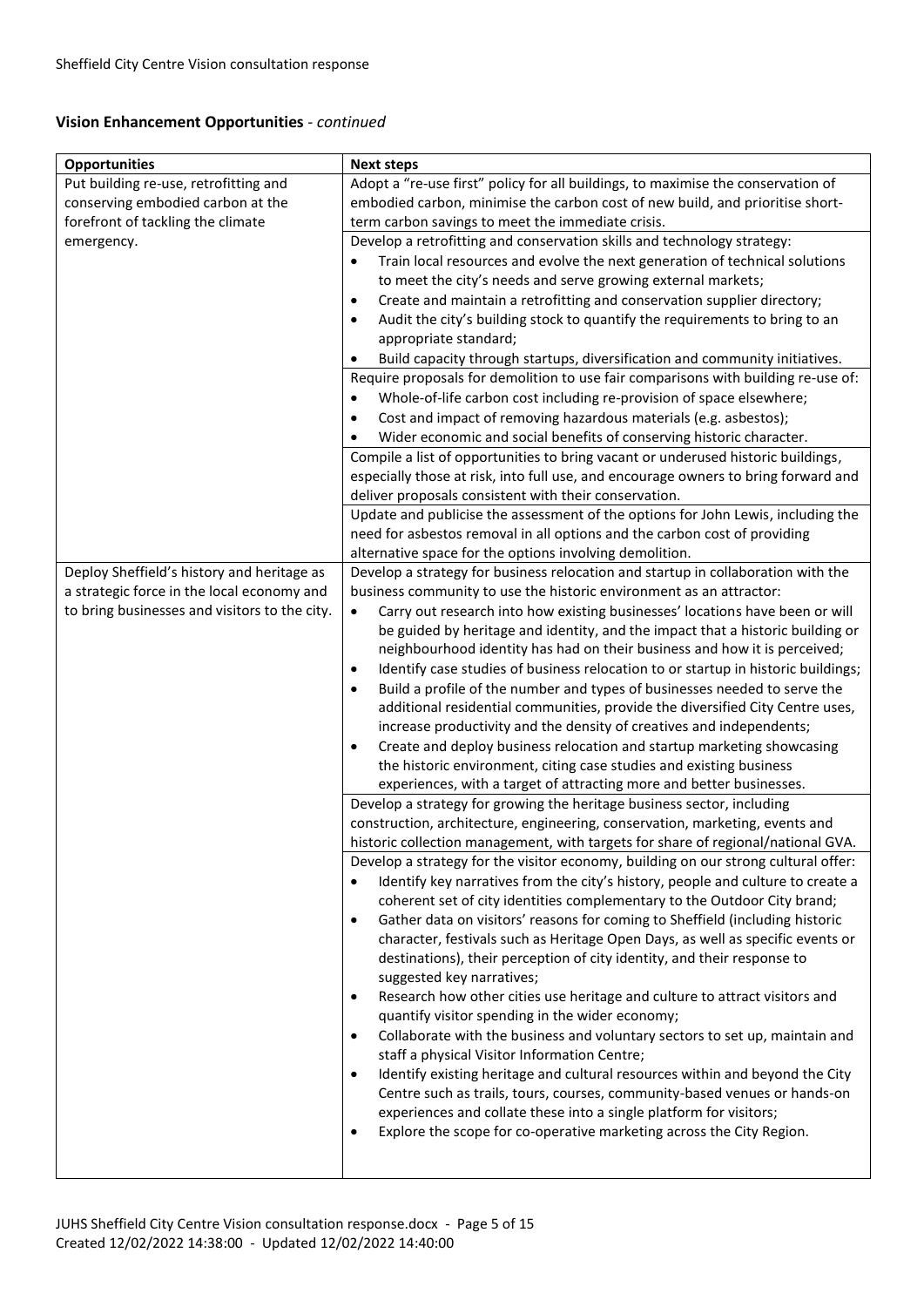## **Vision Enhancement Opportunities** - *continued*

| <b>Opportunities</b>                        | <b>Next steps</b>                                                                                                      |
|---------------------------------------------|------------------------------------------------------------------------------------------------------------------------|
| Unlock additional human resources and       | Set an expectation with the private sector of meaningful community                                                     |
| funding through collaboration with the      | involvement, including making use of local expertise and knowledge.                                                    |
| voluntary sector, local and national expert | Establish relationships and regular contact with national expert organisations                                         |
| organisations and grant awarding bodies.    | and grant awarding bodies, e.g. Historic England, National Lottery Heritage Fund,                                      |
|                                             | Arts Council England etc., to benefit from funding opportunities, expertise, and                                       |
|                                             | up to date research, using a heritage strategy to appeal to these partners.                                            |
|                                             | Facilitate collaboration between the public, private and local voluntary sectors to                                    |
|                                             | ensure that the design, location, identity and marketing of developments take                                          |
|                                             | full advantage of heritage significance.                                                                               |
| Make Sheffield a Learning City with the     | Promote the use of the historic environment for learning by schools, colleges,                                         |
| City Centre a place and resource for        | the universities and other formal learning institutions; and by lifelong learning                                      |
| learning.                                   | organisations (e.g. Sheffield U3A, WEA).                                                                               |
|                                             | Encourage the development by the voluntary and private sectors of City Centre-                                         |
|                                             | based educational resources such as self-guided exploration (e.g. Sheffield                                            |
|                                             | Adventures), visiting speakers, and artefact loan schemes.                                                             |
|                                             | Collaborate with the universities and other institutions on research programmes                                        |
|                                             | to extend and diversify the understanding of heritage, to improve its                                                  |
|                                             | attractiveness and relevance to business, residents and visitors.                                                      |
|                                             | Ensure University Campus Master Plans are enabled to contribute to public                                              |
|                                             | realm improvements and heritage conservation, while remaining consistent with                                          |
|                                             | neighbourhood identity and characterisation and opportunistically developing                                           |
|                                             | retrofitting and conservation skills and technologies.                                                                 |
|                                             | Incorporate modules on local history and the economic, social and                                                      |
|                                             | environmental role of heritage into university courses and school curricula                                            |
|                                             | (where consistent with the National Curriculum) to maintain connection with the                                        |
|                                             | historic environment and understanding of its strategic importance in rising and                                       |
|                                             | future generations.                                                                                                    |
| Use all available resources to deliver      | Enable heritage, open space and the public realm to work in synergy to improve                                         |
| health and wellbeing for all, including     | health and wellbeing using the NHS' Five Ways to Wellbeing by:                                                         |
| heritage, culture, open space and the       | Conserving and reactivating the historic environment to foster a shared<br>$\bullet$                                   |
| green and blue environment.                 | sense of connecting and belonging;                                                                                     |
|                                             | Creating integrated and accessible routes, trails and exploration<br>$\bullet$                                         |
|                                             | opportunities highlighting heritage to encourage active travel;                                                        |
|                                             | Providing historical information in physical and virtual form to promote<br>$\bullet$<br>"taking notice" and learning; |
|                                             | Promote volunteering opportunities, e.g. in conservation and restoration                                               |
|                                             | projects, historical research, ambassadorship and student and visitor                                                  |
|                                             | meeting and greeting.                                                                                                  |
|                                             | Collaborate with the private and voluntary sectors to create opportunities in the                                      |
|                                             | City Centre to use personal histories and shared enjoyment of heritage for inter-                                      |
|                                             | generational and inter-community learning and for encounters to decrease                                               |
|                                             | social isolation.                                                                                                      |
|                                             | Create a programme for using heritage exploration and learning as a non-                                               |
|                                             | medical intervention ("social prescribing").                                                                           |
|                                             |                                                                                                                        |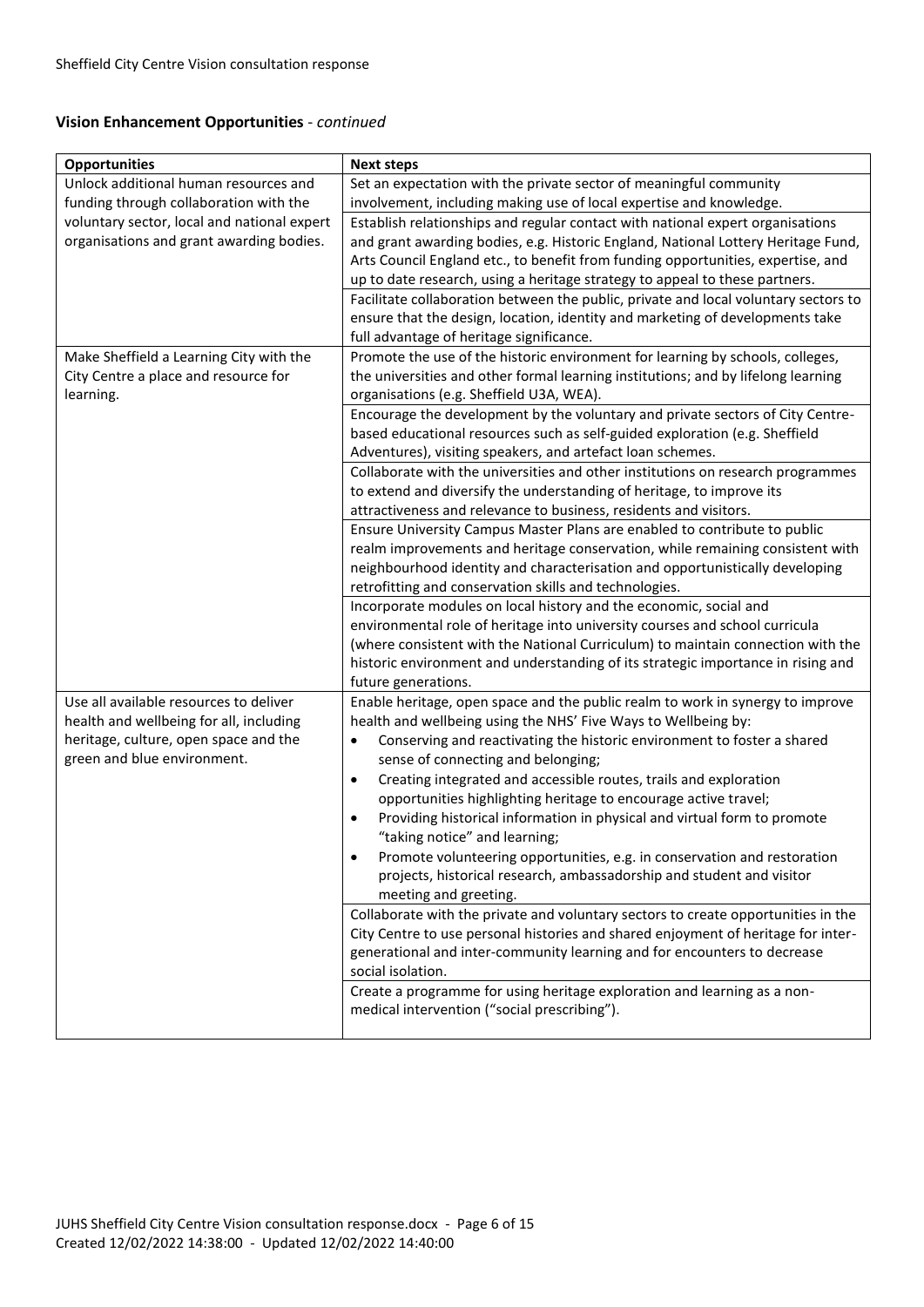#### **The Five Ambitions and the Heritage Strategy**

## 1. Building a resilient City Centre that supports a strong economy and offers a diverse range of employment opportunities for all.

## *Aim 3 of the Heritage Strategy is that Sheffield will exploit the economic potential of heritage.*

Heritage underpins a strong economy in a number of ways.

As an economic sector in its own right: the business of heritage, including heritage-related construction, retrofitting and conservation, contributes GVA of £2.4bn p.a. to the economy of Yorkshire and the Humber and supports 48,000 jobs. Its contribution to the national economy is greater than Arts and Culture, Aerospace, Defence or Security. Between 2011 and 2019, heritage employment grew at nearly twice the rate of employment in general. It is important that Sheffield not only receives its full share of this but also uses it as an opportunity for growth.

By a direct positive impact on other business: the historic environment is a key factor in decisions about business location, and attracts the most creative and productive businesses. The majority of businesses see historic buildings as improving their businesses and creating a positive image to customers. The greater the density of heritage assets, the higher the local concentration of firms. Investing in the historic environment has been shown to increase footfall, reduce vacancy rates and increase spending. Properties in well-maintained Conservation Areas are in significantly greater demand, reflected in substantial price premiums.

Through the visitor economy: heritage is a major reason for day trips, domestic overnight stays and international tourism, visitors to Yorkshire and the Humber making 19 million trips and spending £1bn, most of it in the wider local economy. A majority of domestic tourists give heritage visits as a sole or very important reason for both day trips and holidays, and across England the number making heritage visits increased by two thirds between 2005 and 2020, to 40 million – 73% of the adult population. Visits to specific attractions are complemented by an unquantified number of visitors attracted by historic character.

The heritage ambition for a strong City Centre economy is that a high quality historic environment will be conserved and maintained to attract the most creative and product businesses, an innovative heritage business sector will make a significant contribution to prosperity, and a holistic view of heritage will underpin a thriving visitor economy.

# 2. Creating a clear sense of place for the city by shaping distinctive and inclusive neighbourhoods in which people can live, work and play.

*Aim 1 of the Heritage Strategy is that Sheffield will understand and celebrate its heritage. Aim 2 is that the city will champion a diverse heritage reflecting diverse Sheffield.*

Most of the City Centre already has a clear sense of place defined by existing buildings, street patterns, and open spaces. Distinctiveness is created by the whole historic environment, as much by groups of buildings, the relations between them, and characteristic form, scale and materials as by stand-out individual structures. Sense of place also stems from historic uses and associations. This existing distinctiveness is an asset that costs nothing to provide.

People feel included in their environment where it has a familiar character to which they can relate. A familiar and meaningful environment feels safer, creating spaces which people feel that they own and belong in, and is actually safer, being legible and navigable.

The heritage ambition for distinctiveness and inclusivity in the City Centre is that historic character and narrative will be the foundation of place identities that reflect the full diversity of Sheffield people.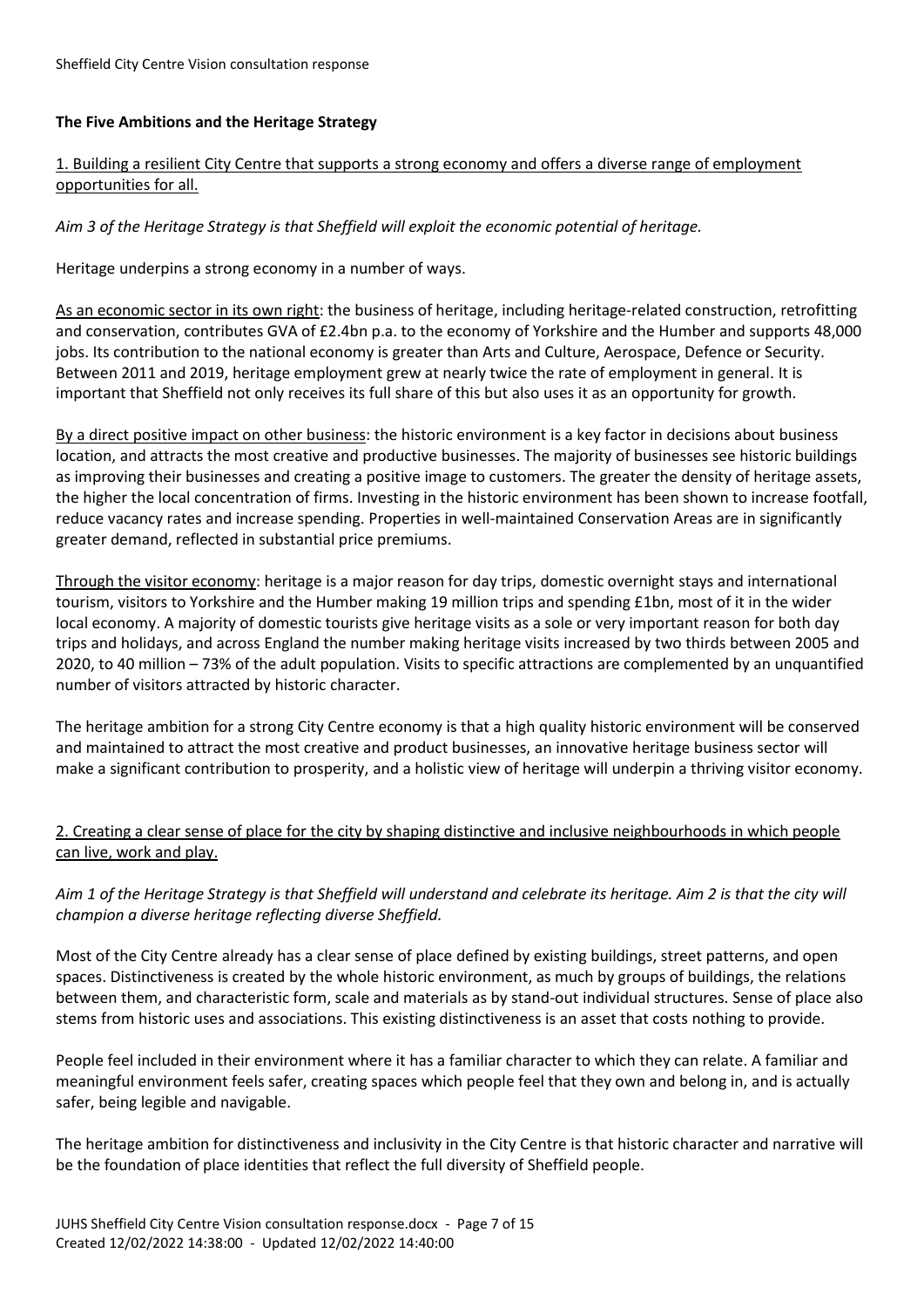#### **The Five Ambitions and the Heritage Strategy** – *continued*

# 3. Delivering enhanced connectivity and accessibility for the City Centre through integrated and sustainable transport.

*Aim 1 of the Heritage Strategy is that Sheffield will understand and celebrate its heritage. Aim 2 is that the city will champion a diverse heritage reflecting diverse Sheffield. Aim 5 is that it will recognise the social, wellbeing and environmental benefits of heritage.*

The historic environment provides landmarks already familiar to all ages and easily introduced to visitors and new residents. Historic street patterns contain a store of legibility, and are usually laid out in intuitive patterns or on longstanding desire lines. Places are also made familiar through associations with people, events and uses, supporting memorability through narrative.

New developments need to learn from the mistakes of the previous developments. Obstacles have arisen through modern attempts to manage the flow of traffic of all modes or large buildings placed so as to sever old routes. Loss of older buildings has removed landmarks and their associated meaning, with their replacements often lacking distinction.

Heritage provides for the familiarity and rootedness that make movement and travel a pleasurable and comfortable experience rather than a chore.

The heritage ambition for connectivity and accessibility in the City Centre is that both physical and intangible heritage will provide the familiarity and meaning that enable people to navigate and engage with the city's places.

# 4. Establishing a sustainable and environmentally friendly City Centre.

## *Aim 5 of the Heritage Strategy is that Sheffield will recognise the social, wellbeing and environmental benefits of heritage.*

The historic environment provides a much-needed opportunity for conserving embodied carbon. Carbon emissions stemming from construction, even using up-to-date carbon-limiting techniques, range from 35% to 51% of lifetime emissions. RIBA, the European Academies Science Advisory Council, and most recently the Royal Academy of Engineering have all advocated a "re-use first" approach, one of the authors of the RAE report saying that knocking down buildings is "our biggest failure". Government policy requires buildings to follow the principles of whole life carbon assessment and the circular economy.

Historic England research shows how retrofit of historic buildings can outperform demolition and rebuild. In the most challenging projects involving buildings of unique design and heritage value, new build may gain a marginal advantage by the end of the standard 60-year design life, but re-use still achieves the immediate carbon savings needed to slow down climate change today. In more common types of building, re-use brings a carbon advantage. Adding the economic, health and wellbeing benefits of historic buildings mandates a "re-use first" strategy.

Retrofitting skills and technologies are not only a requirement, but very marketable. Conservation skills required for historic buildings add another lucrative dimension. Sheffield companies acquiring these skills will find a national and international market. Sheffield's track record in engineering and materials puts the city in a strong position to develop, implement and market future generations of retrofitting technologies.

The heritage ambition for a sustainable City Centre is that the existing historic environment is seen as providing an irresistible opportunity to conserve embodied carbon and to develop skills and technologies for retrofitting.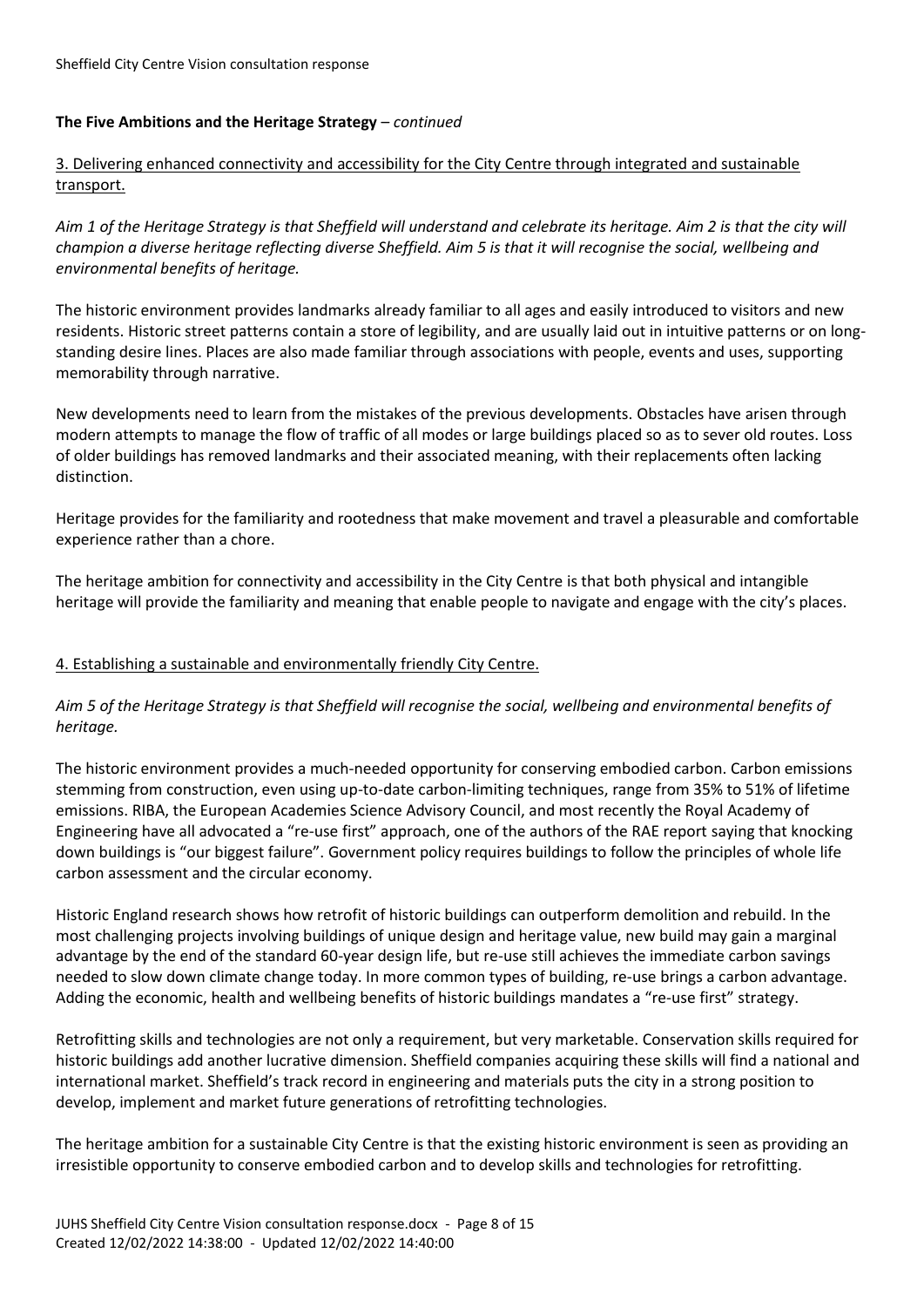## **The Five Ambitions and the Heritage Strategy** – *continued*

# 5. Bringing the outdoors to the City Centre, creating attractive high quality spaces and places that facilitate wellbeing for all.

*Aim 5 of the Heritage Strategy is that Sheffield will recognise the social, wellbeing and environmental benefits of heritage.*

Sheffield has created some of the best public realm on the planet. It is something of which the city is rightfully proud. Great places require high quality spaces, but also high quality in the structures that delineate them. Some of the city's best open spaces get their character from the surrounding built historic environment complemented by imaginative public realm design. It is an unbeatable partnership. Others are historic spaces in their own right. Some city streets are entirely characterised by their historic buildings, and these are also part of the outdoors.

An outdoor strategy has to be inclusive in providing for different levels of activity, diverse accessibility, and most importantly, refuge from the elements. Its success relies on connectivity with and relevance to the adjacent indoor environment. The built environment as seen from outside is a vital part of the outdoor experience; and the availability of an attractive outdoors increases the pleasure of being indoors.

Being outdoors is just one of a number of factors that combine to facilitate wellbeing. Heritage also has a recognised value as a non-medical health intervention, sometimes called "social prescribing". It supports all five of the NHS's Ways to Wellbeing: connecting to people, being active, living in the moment, learning and participating. These can be achieved through visiting heritage sites, walking in historic environments, volunteering or empowered participation. It also contributes to a familiar and meaningful environment that provides a sense of belonging and security, essential as we struggle to find our feet amongst the economic and social fallout of a global pandemic.

The heritage ambition for facilitating health and wellbeing in the City Centre is that heritage will be a key enabler for people to connect to others, be active, take notice of their environment, and volunteer in their community.

To the five stated Ambitions of the CCSV, one more should be added: for Sheffield to become a learning city, and the City Centre a place and resource for life-long learning for all.

# *Aim 4 of the Heritage Strategy is that Sheffield will support the educational value of heritage.*

We want to be a learning city because that is how we obtain and develop the skills and knowledge that make us employable, productive, innovative and entrepreneurial. It keeps us mentally active, engaging with our environment and with other people, which promotes our mental health and well-being. It also helps us to be collaborative, understanding how others see the world and sharing our knowledge, a sum that is greater than its parts.

There is a firm foundation for learning in the City Centre, with the two universities, colleges including University Technical College, Freeman College and The Sheffield College, and schools including Springfield, Netherthorpe and All Saints. The city's learning organisations include Sheffield U3A and Workers' Educational Association.

A dramatic increase in the number of residents will require more school places. The CCSV should also maintain, improve and make accessible learning resources, such as libraries, and in particular a well-appointed Central Library. The environment, especially the historic environment, is also a resource from which to learn and in which to learn, which can be enriched with physical and virtual information to serve an increasing trend for outdoor learning.

The heritage ambition for City Centre learning is that an information-rich historic environment will be conserved and celebrated as both a resource and a location for education.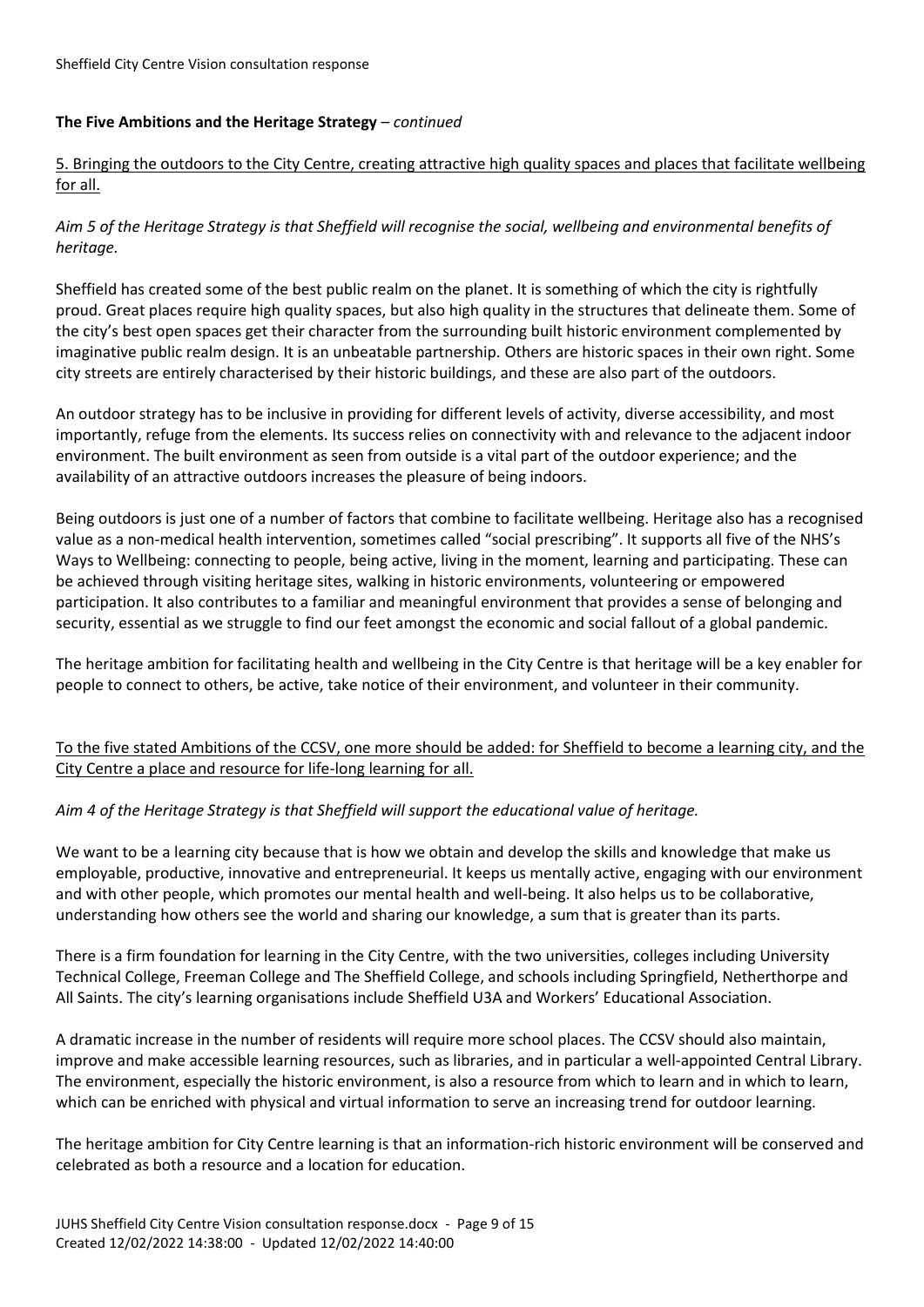# **The role of heritage in the Vision Principles**

There is a significant role for heritage in delivering all elements of the vision, as outlined below.

| <b>Vision Principle</b>         | <b>Heritage role</b>                                                                         |  |
|---------------------------------|----------------------------------------------------------------------------------------------|--|
| An Outdoor City                 | The historic environment is largely experienced outdoors.<br>$\bullet$                       |  |
|                                 | The focus on creating open space and public realm needs to expand to include<br>$\bullet$    |  |
|                                 | the vital role of the structures that delineate these.                                       |  |
|                                 | The city's rivers are important and distinctive heritage assets which should be<br>$\bullet$ |  |
|                                 | restored and made accessible.                                                                |  |
| Distinctive                     | The centrality of heritage to distinctiveness is acknowledged.<br>$\bullet$                  |  |
|                                 | Vernacular buildings, group value and community value are just as important<br>$\bullet$     |  |
|                                 | as the "most distinctive" assets, and need to be given equal status in the                   |  |
|                                 | vision.                                                                                      |  |
|                                 | A high quality, well-maintained historic environment is an expression of a<br>$\bullet$      |  |
|                                 | distinctive local culture, and an important driver of the visitor economy. An                |  |
|                                 | over-reliance on "iconic" public buildings is unlikely to deliver the full                   |  |
|                                 | potential.                                                                                   |  |
| Liveable                        | The familiarity and resonance of the historic environment, including built<br>$\bullet$      |  |
|                                 | heritage, street layout, scale and architectural style are critical to liveability.          |  |
|                                 | Good homes of the right sort in the right place also require a homely context.               |  |
| Productive                      | Heritage provides significant opportunities to create jobs and growth, in areas<br>$\bullet$ |  |
|                                 | including retrofitting and conservation skills.                                              |  |
|                                 | Historic buildings in a well-maintained historic environment attract the most<br>$\bullet$   |  |
|                                 | creative and productive businesses.                                                          |  |
| Innovative and Resilient        | A "re-use first" approach is imperative to conserve as well as reduce embodied<br>$\bullet$  |  |
|                                 | carbon, with the added benefit that historic buildings are retained.                         |  |
|                                 | Historic buildings provide challenges and case studies to develop a<br>$\bullet$             |  |
|                                 | comprehensive skill-set which can be re-applied and marketed.                                |  |
|                                 | Built heritage has proven flexible and adaptable over a long period and is well<br>٠         |  |
|                                 | placed to support change and diversification.                                                |  |
| Collaborative                   | Collaboration could and should embrace the knowledge, creativity, expertise,<br>$\bullet$    |  |
|                                 | experience and dedication of the heritage voluntary sector.                                  |  |
|                                 | Working with the voluntary sector and national bodies such as Historic<br>٠                  |  |
|                                 | England can unlock funding not available to local authorities or business.                   |  |
|                                 | Masterplanning needs to be done in partnership with all stakeholders to<br>٠                 |  |
|                                 | ensure heritage benefits are fully realised.                                                 |  |
| <b>Connected and Accessible</b> | The familiarity, landmarking and continuity provided by the historic<br>$\bullet$            |  |
|                                 | environment improve legibility.                                                              |  |
|                                 | An environment that contains a depth of historic interest is an incentive to<br>$\bullet$    |  |
|                                 | active travel and an engagement and personal investment in the journey                       |  |
|                                 | environment.                                                                                 |  |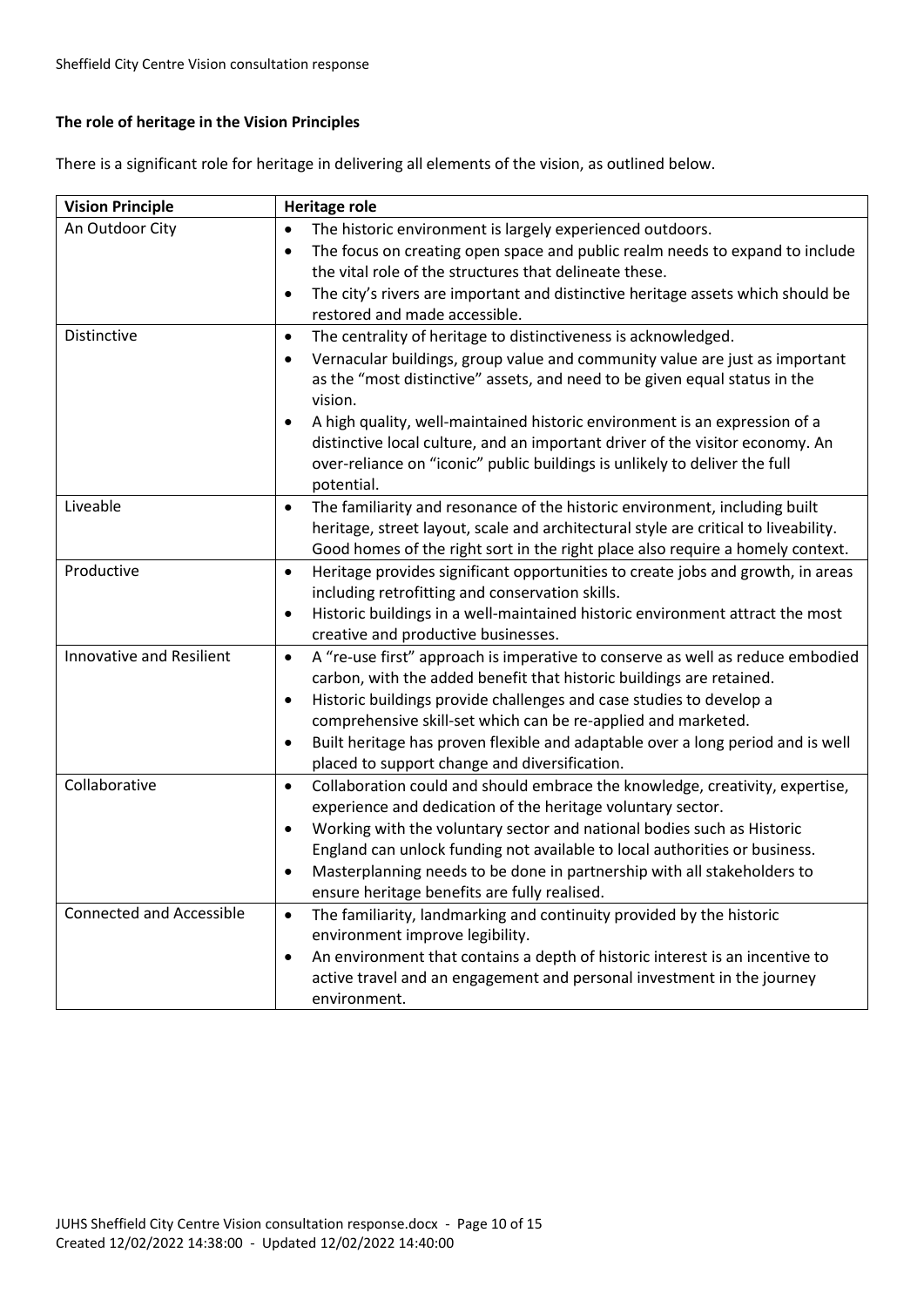# **The role of heritage in the Guiding Principles**

As with the Vision Principles, the Guiding Principles are served by giving heritage a key role and pursuing the Aims of the Heritage Strategy. In some cases they realise only some of the potential, and would benefit from a wider scope.

There is substantial duplication between the Vision and Guiding Principles, and it is not entirely clear what differing purposes they serve or how they relate to one another. In some cases, the latter simply repeats the former; for example, the city will become connected and accessible by improving connections and accessibility. It is also unclear how the Guiding Principles translate into an actionable plan. The Vision should express what Sheffield wants to be, while the Guiding Principles should describe how this can be achieved.

| <b>Guiding Principle</b>                                                                                                                                                                                                                                                                                                            | <b>Heritage contribution</b>                                                                                                                                                                                                                                                                                                                                                                                                                                                                                                                                                                                               |
|-------------------------------------------------------------------------------------------------------------------------------------------------------------------------------------------------------------------------------------------------------------------------------------------------------------------------------------|----------------------------------------------------------------------------------------------------------------------------------------------------------------------------------------------------------------------------------------------------------------------------------------------------------------------------------------------------------------------------------------------------------------------------------------------------------------------------------------------------------------------------------------------------------------------------------------------------------------------------|
| 1. Create jobs that will attract the likely future City<br>Centre residents and wider population to create a<br>City Centre that is rich in employment<br>opportunities, talent and young wealth creators.                                                                                                                          | This can best be done by creating an environment that<br>$\bullet$<br>will be the first choice for relocations and startups,<br>especially in the most creative and productive sectors.<br>The historic environment is a major attractant for these.<br>Historic settings, including waterfronts, have been<br>$\bullet$<br>pivotal in the development of business districts, and this<br>successful approach should be continued.<br>Retrofitting and conservation skills will be needed at<br>$\bullet$<br>scale. These sectors should be encouraged directly.                                                           |
| 2. Improve connections and accessibility to and<br>between areas in the City Centre to remove the<br>perception of distance and topography challenges.                                                                                                                                                                              | Route identity and character should be established by<br>$\bullet$<br>conserving and celebrating the historic environment.<br>Historic information can be built into physical signage<br>$\bullet$<br>and virtual route planning to establish mental maps for<br>users and encourage exploration.                                                                                                                                                                                                                                                                                                                          |
| 3. Use existing iconic architecture to define unique<br>places and play on the City's heritage assets.                                                                                                                                                                                                                              | This principle should expand to include all heritage,<br>$\bullet$<br>from structures to historic uses and associations.<br>Where "iconic" architecture exists (e.g. the Old Town<br>$\bullet$<br>Hall) this should be given a central role.<br>However, "iconic" structures are only one dimension of<br>$\bullet$<br>heritage significance. Too much reliance on these<br>ignores the impact of the wider historic environment.                                                                                                                                                                                          |
| 4. Diversify the retail core to create a new role for<br>the centre of Sheffield and curate a culture, leisure<br>and events strategy that creates vibrancy across<br>the City Centre.                                                                                                                                              | This requires a portfolio of varied and interesting<br>$\bullet$<br>spaces, internal and external. Built heritage provides a<br>ready-made source for these.<br>Spaces that have fallen from use, such as former<br>$\bullet$<br>department stores, need to be seen as challenges to<br>think creatively about new types of use, and<br>opportunities to provide affordable space for local<br>enterprise, rather than problems to be solved.<br>Restoring historic buildings to former uses that remain<br>$\bullet$<br>desirable today should be preferred. Examples include<br>pubs, apartments and small retail units. |
| 5. Develop the City Centre 'groundscape' i.e. the<br>activity at ground floor in ways that reflect the<br>identity of each area, such that it provides a<br>compelling and enticing place to live, work and<br>play. Use the groundscape to embody the 'Outdoor<br>City' to improve the experience of the streets for<br>all users. | The ground floors, especially shopfronts, of all buildings,<br>$\bullet$<br>new and old, are critical to "groundscape" identity.<br>A radical alternative is needed to uniform frontages of<br>$\bullet$<br>frameless glazing. Historical restoration and<br>contemporary decorative arts should both be<br>encouraged and built into area design guides.                                                                                                                                                                                                                                                                  |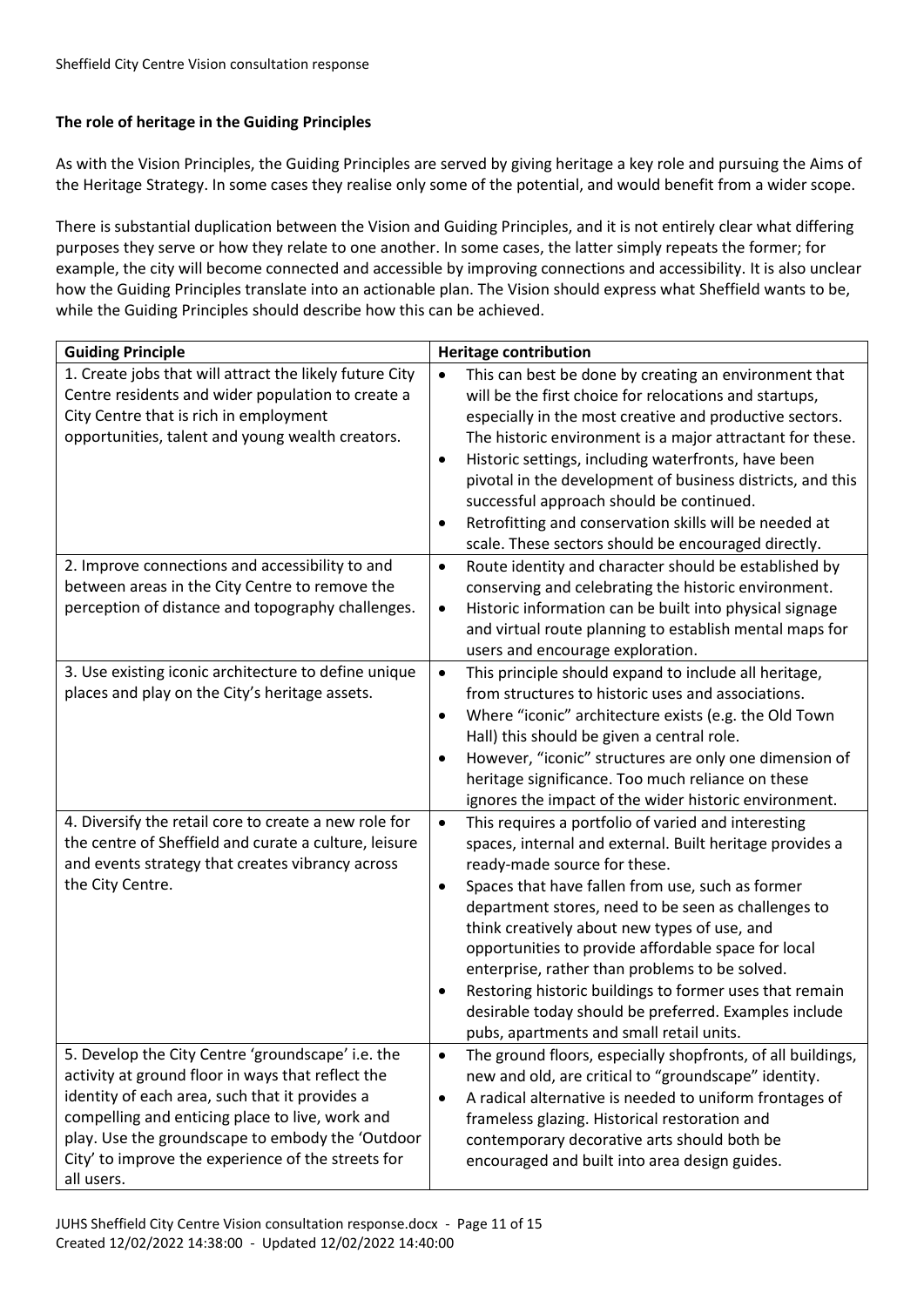# **The role of heritage in the Guiding Principles** *- continued*

| <b>Guiding Principle</b>                              | <b>Heritage contribution</b>                                         |
|-------------------------------------------------------|----------------------------------------------------------------------|
| 6. Create a differentiated offer in identified        | The historic environment can inform what is offered in<br>$\bullet$  |
| Neighbourhoods to target a variety of market          | each Neighbourhood, including type, scale and target                 |
| types to create an attractive, inclusive, self-       | customer group.                                                      |
| sustaining City Centre market for commercial,         | Uses should be guided by existing character and layout,<br>$\bullet$ |
| residential, retail & leisure offers.                 | with no arbitrary allocation of uses to sites.                       |
|                                                       | Unmet needs can be served by developing areas where<br>$\bullet$     |
|                                                       | identity is bland or badly eroded.                                   |
| 7. Repopulate the City Centre with 20,000 new         | Opportunities to create homes in existing buildings<br>$\bullet$     |
| homes over the next 18 years to bring a               | should be exploited to maximise variety.                             |
| permanent critical mass of people using the City      | Creating enduring character by celebrating heritage<br>$\bullet$     |
| Centre and its facilities to create vitality and      | (both physical and intangible) and requiring new design              |
| vibrancy. Use the re-population of the City Centre    | to be sympathetic will be the best ways to ensure new                |
| once the neighbourhoods are established to set        | residents become personally invested in their homes                  |
| the base layer for long term economic multipliers.    | and neighbourhood, promoting long-term residence and                 |
|                                                       | reducing transience.                                                 |
| 8. Require all future development and activities to   | Conserving embodied carbon must be prioritised, as this<br>$\bullet$ |
| help achieve the City Council's Net Zero Carbon       | provides the most immediate carbon savings and is                    |
| targets, reducing embodied and operational            | often better over a typical 60-year design life. This                |
| carbon of all buildings and activities. Encourage the | requires a "re-use first" policy, in line with up-to-date            |
| adoption of new technologies to accelerate carbon     | expert advice.                                                       |
| reduction strategies and invest in infrastructure     | Carbon assessments must not only be whole-of-life, but<br>$\bullet$  |
| which facilitates the adoption of low carbon          | also measure global impact, not just per-site.                       |
| lifestyles.                                           | The greatest impact and largest requirement will be<br>$\bullet$     |
|                                                       | from retrofitting and conserving existing buildings.                 |
|                                                       | Excellence in this will create jobs and marketable skills            |
|                                                       | and technologies, all re-applicable to new building.                 |
|                                                       | A proactive approach to bringing unused or underused<br>٠            |
|                                                       | buildings into productive use is also required.                      |
| 9. Anticipate and use the cross cutting themes        | This anticipatory, ahead-of-the-market approach must<br>$\bullet$    |
| affecting Cities to implement innovative solutions    | extend beyond technological solutions to innovations in              |
| to respond to the challenges, without needing to      | applying human and cultural resource - including                     |
| wait for the market to react (such as, Digital, Net   | heritage - to the challenges of inclusivity, the economy,            |
| Zero technology and Future of work).                  | education, health and wellbeing and the environment.                 |
| 10. Encourage public and private sector               | Collaboration must be between all stakeholders,<br>$\bullet$         |
| collaboration by implementing new governance          | including as equal partners city residents and the                   |
| arrangements for decision making and investment       | voluntary sector. This is especially so for decision                 |
| opportunities. Encourage collaboration between        | making and investment opportunities.                                 |
| City Centre occupiers, across sectors to maximise     | Both businesses and residents should be encouraged to<br>$\bullet$   |
| the benefits of locating together in the City Centre. | collaborate in conserving and maintaining their chosen               |
| Utilise existing areas of strength, including health  | environment, ensuring continued benefit from historic                |
| and research, knowledge and SME and makers            | character and good design.                                           |
| industries.                                           | National Lottery Heritage Fund, Historic England, Arts<br>$\bullet$  |
|                                                       | Council England, philanthropic funders and other                     |
|                                                       | sources of investment should be actively sought via                  |
|                                                       | collaboration with the voluntary sector. Imaginative use             |
|                                                       | of heritage will appeal strongly to these partners.                  |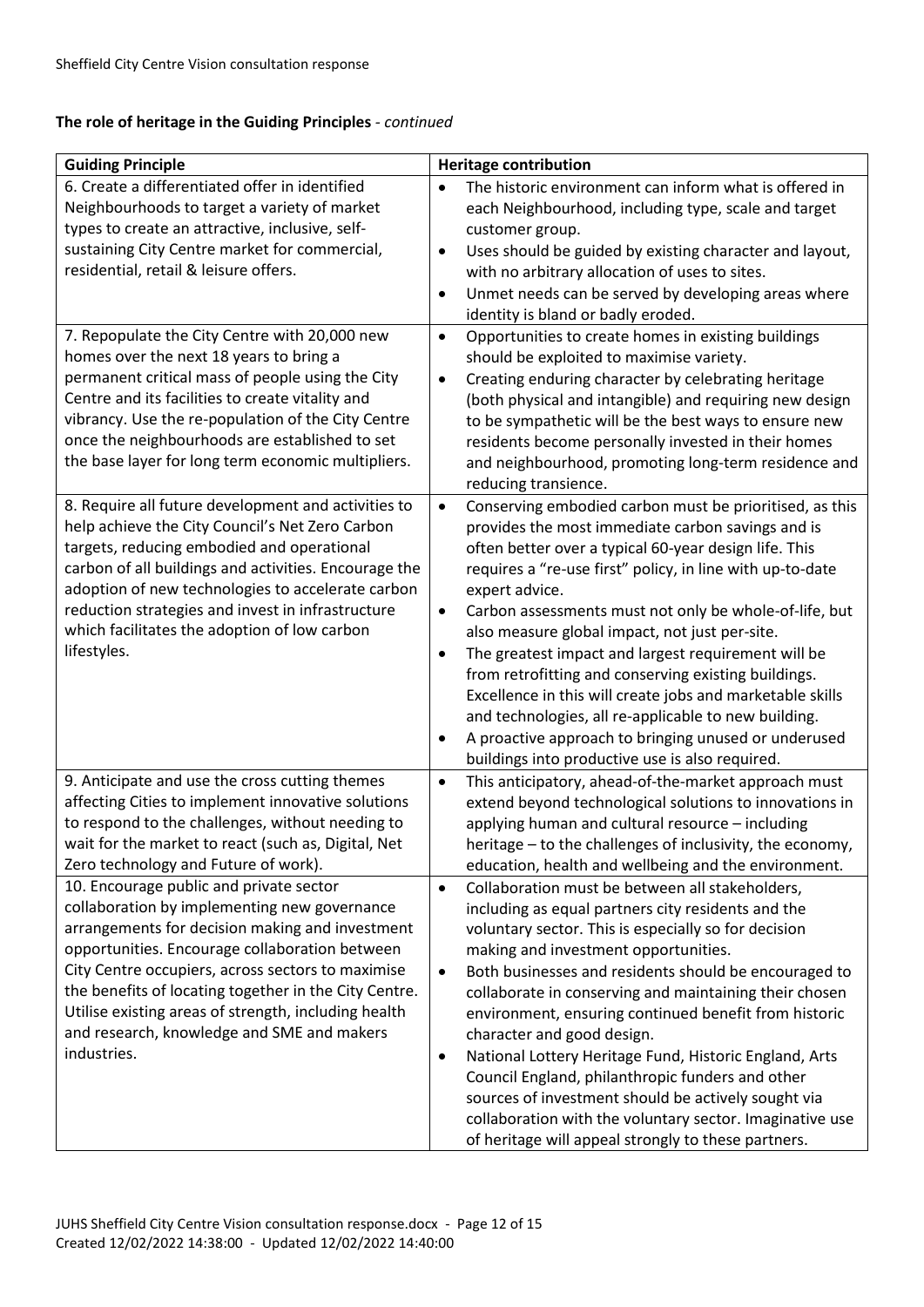#### **Neighbourhoods: consultation response**

Sheffield City Centre covers a large area, including the commercial and retail core, residential areas resembling suburbs and student villages, industry and university campuses. There is a well-established principle of breaking this down into smaller areas of distinct character and predominant use.

The CCSV continues in the same tradition, although it adds little to previous plans (to which it does not refer), and is considerably less clear and comprehensive than it needs to be. The 22 neighbourhoods (rather than 23 mentioned in the text) are grouped into 6 areas, although the neighbourhood boundaries are only shown clearly in two of these. There is a single statement of identity for each area, although the neighbourhoods within them are often completely disparate; for example, Area 5 spans Heart of the City and Hanover Street, Area 3 Sheffield University and the Cathedral. Each area has an estimated capacity for new homes and some indication of what type of homes might be built where. Five neighbourhoods are identified for significant residential growth.

The identity statements are vague and nonspecific; for example, Area One is an "outdoor" destination, although the Outdoor City is a theme running through the whole City Centre; Area Two is "international" with "inclusivity at its heart", characteristics which it is hoped would apply everywhere. Heritage plays only a small part in the characterisations of Areas One and Two, and none at all in the others, not even in the Heart of the City. There is some indication of potential building heights, but these are not useful as they cover the relatively large areas, with nothing to show how they might vary in detail. Area Two has two different building height proposals.

A significant proportion of the CCSV area is covered by 8 different Conservation Areas. These bring important benefits, and are subject to statutory requirements regarding all activities under the Planning Acts, including plan making, land acquisition and disposal, and planning decisions. The fact that they are not mentioned at all is a surprising and disappointing omission.

There is an opportunity for the Council to work in partnership with stakeholders to develop a vision that includes the required characterisation, clarity and detail, and it is hoped that will happen quickly.

Each neighbourhood needs a full characterisation of the inherited physical environment, including its heritage value; architectural form, style, scale and materiality; opportunities for building re-use; and historic buildings at risk. The history up to the present day of each neighbourhood also needs to be examined, to identify opportunities to express its identity by re-telling its stories. The Urban Design Compendium already includes much of the required detail, and substantial work to update it has already taken place. This should be completed, and the UDC adopted as policy, without further delay.

It will also be necessary to ensure that policies and processes are in place to oblige developers to deliver the desired mix of housing. Without these, the aspirations of the CCSV are essentially meaningless.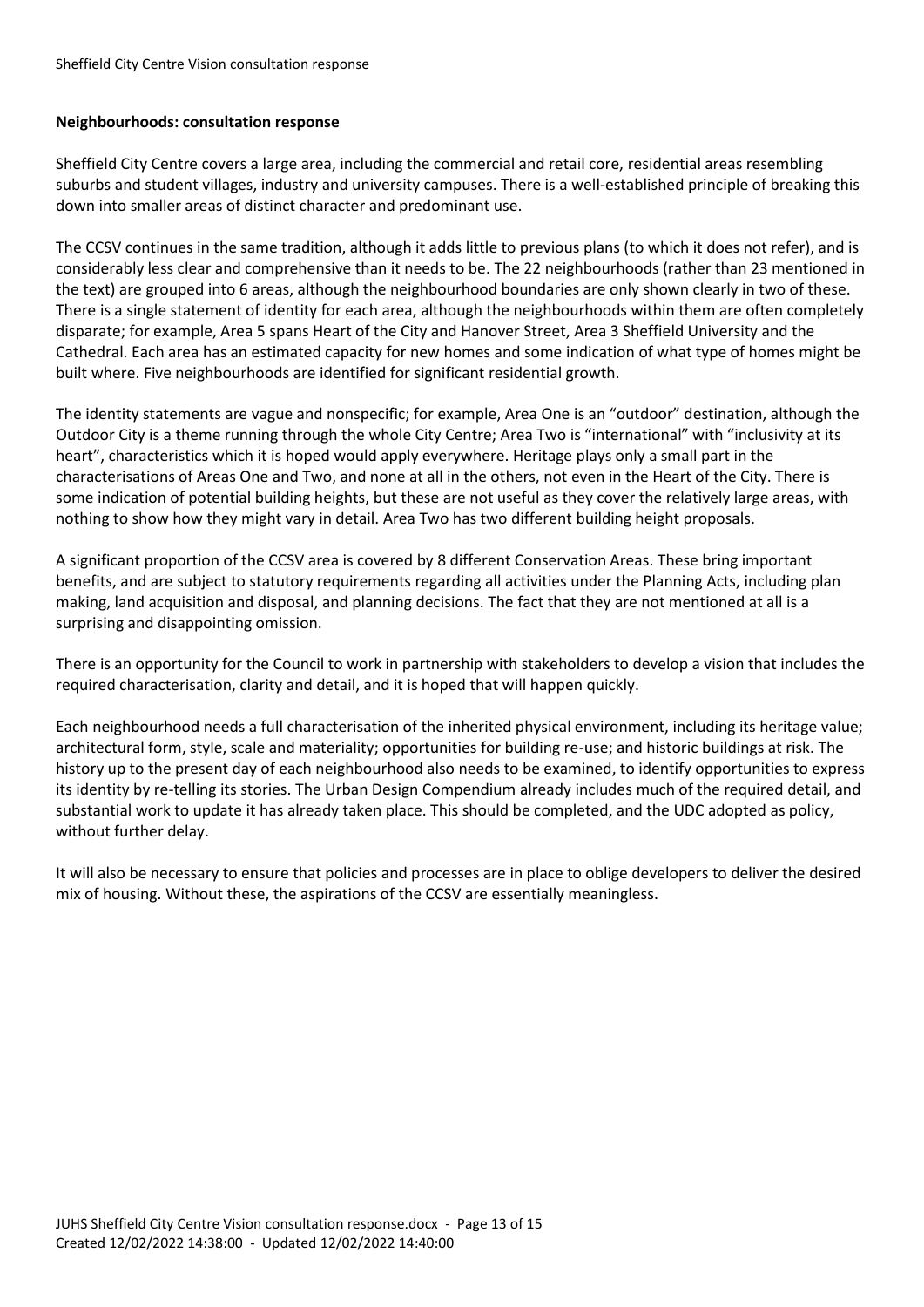#### **Sites: consultation response**

The information provided in the CCSV and on the consultation website is minimal, and regrettably it is necessary to consult both sources to obtain all the detail, rather than it all being available in the CCSV. As a result, it is only possible to provide a brief and high-level response to proposals for the three major sites. Further detail and a more in-depth consultation with all stakeholders are needed.

#### *Castlegate*

The concrete proposals that have emerged are positive, including the conservation and interpretation of the Castle Remains, the deculverting and renaturalisation of the Sheaf, extension of Grey to Green, conversion of Canada House for Harmony Works and the S1 Art Space at Park Hill. The aspiration for a green link and sculpture trail and further improvements to accessibility and connectivity are also welcome, although all these need to be fleshed out through further consultation and work with stakeholders.

The historic nature of the area is acknowledged, and there is a positive intention to showcase the riverside location and historical context, in particular the castle remains. There are some notable omissions. The Old Town Hall, a major landmark and Grade II\* listed building at significant risk, is not mentioned at all. There needs to be a coherent vision for the built environment, including how the many historic buildings in the area will be brought into their most productive use. There is also no mention of the creation of a Conservation Area, which is a surprise given that Castlegate has previously been identified as meriting designation, creating a statutory duty for the Council to proceed to designate it.

#### *Future High Streets*

The proposals outlined in a limited way in the CCSV and on the consultation website are very welcome. Plans for Fargate are already fairly mature and include very positive elements, including the Events Central building, public realm that builds on the city's excellence in this field and, of particular importance, the re-opening of upper floors in the important historic buildings.

The CCSV and consultation site could usefully provide more detail of the proposals, including the public realm improvements in High Street and Castle Square already considered by the Council.

The vision for the area needs to go beyond the work funded by Future High Streets, in particular with proposals for the "groundscape" (see Guiding Principle 5), for example by setting out design standards and improvements in shopfronts and signage, a proposal for reinstating canopies, and more ambitious improvements to High Street, side streets and passages.